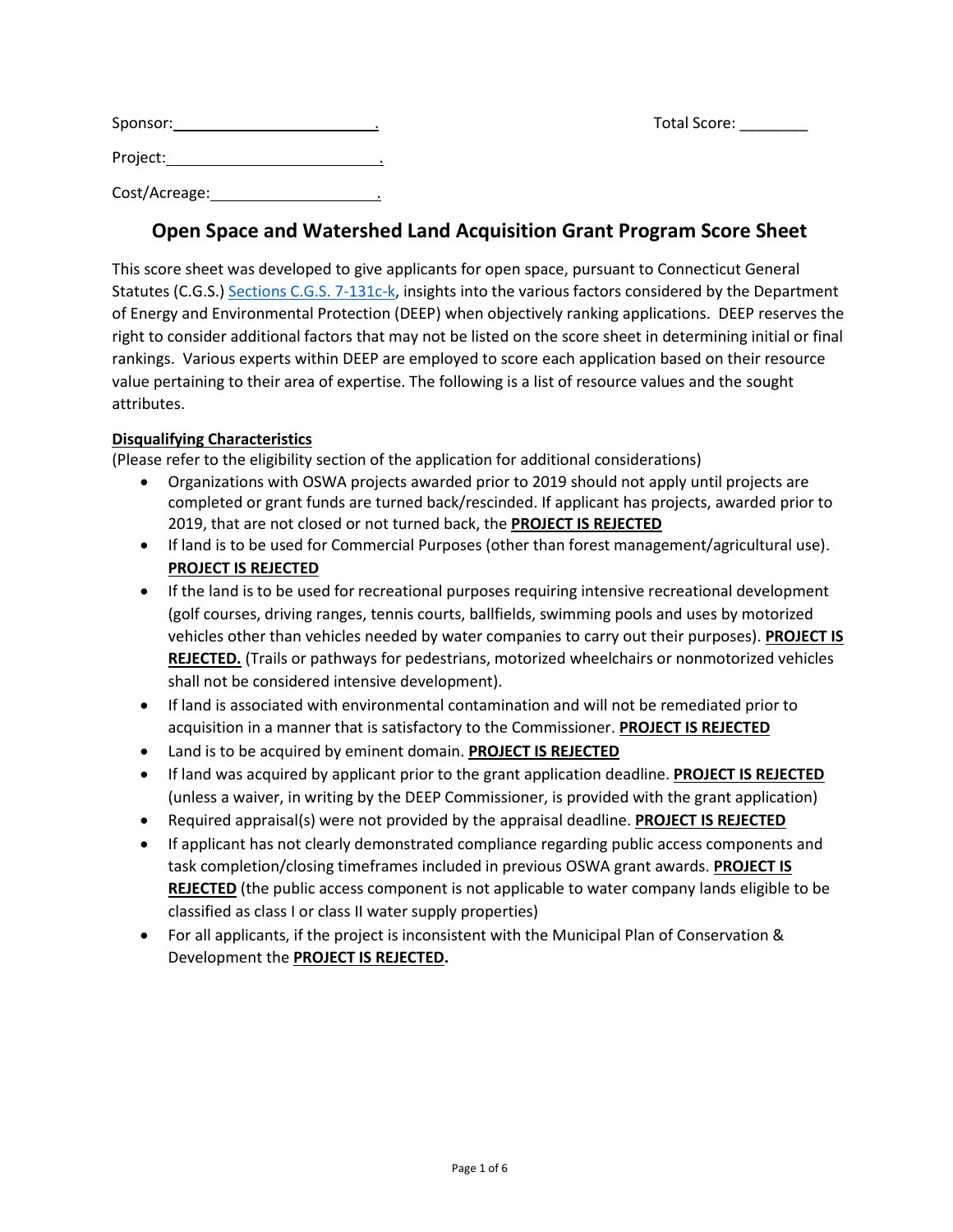# **Administrative (100 points)**

**1. Mapping:** Did the applicant provide the following maps or photos supporting their project description?  **(20 points)**

- Map with contour lines from GIS database such as [UCONN CLEAR](https://cteco.uconn.edu/viewer/index.html?viewer=advanced) or [Avenza](https://www.avenza.com/mapublisher/) or topographic map with USGS 1:24,000 scale, with site outline
- Location map/town road map, with site outline (showing road frontage/property access)
- A2 survey (not required for application but required for grant) **OR** property boundary map
- Ortho-photo map, with site outline
- Two or more high resolution photographs of natural resource-based features

# **2. Title, funding and feasibility of acquisition per DEEP's timeline (<2years) (20 points)**

- Copy of deed
- Copy of recent title search, ALTA title policy endorsement, or Certificate of Title (with copies of all recorded and unrecorded liens or encumbrances) OR
- Signed Letter of Intent by seller OR signed Purchase and Sales Agreement
- Copy of statement showing purchase funds available in the Open Space Acquisition Account or from other funding sources
- Copy of statement showing stewardship funding and capability to operate and maintain the property
- Resolution authorizing the expenditure of funds (municipal or corporate)

#### **3. Local, State & Regional Conservation Goals: (20 points)**

Acquisition aligns with Local, State, Regional, Federal, or other regional conservation goals or plans

- Acquisition is consistent with Municipal Plan of Conservation and Development
- Acquisition is consistent with State's 2016-2020 Green Plan
- Acquisition is consistent with State's Wildlife Action Plan, Forest Action Plan, State's Hazard Mitigation Plan, Comprehensive Open Space Acquisition Strategy, Statewide Comprehensive Outdoor Recreation Plan (SCORP)
- Acquisition aligns with applicable regional Council of Government plans of conservation and development

Please attach relevant excerpts of the plan(s), not entire plans.

#### **4. Municipal Support Letters (20 points):** Did the applicant provide letters of municipal support?

- Municipal CEO or governing legislative body
- Municipal Planning and/or Zoning Department
- Municipal Inland Wetland, Conservation or Open Space Commission
- **5. State or Regional Support Letters (20 points)**: Did the applicant provide letters of support from State, or Regional Councils of Government? Were other letters of support provided from recreational or local land conservation organizations?

#### **Please submit only one letter of support per organization**.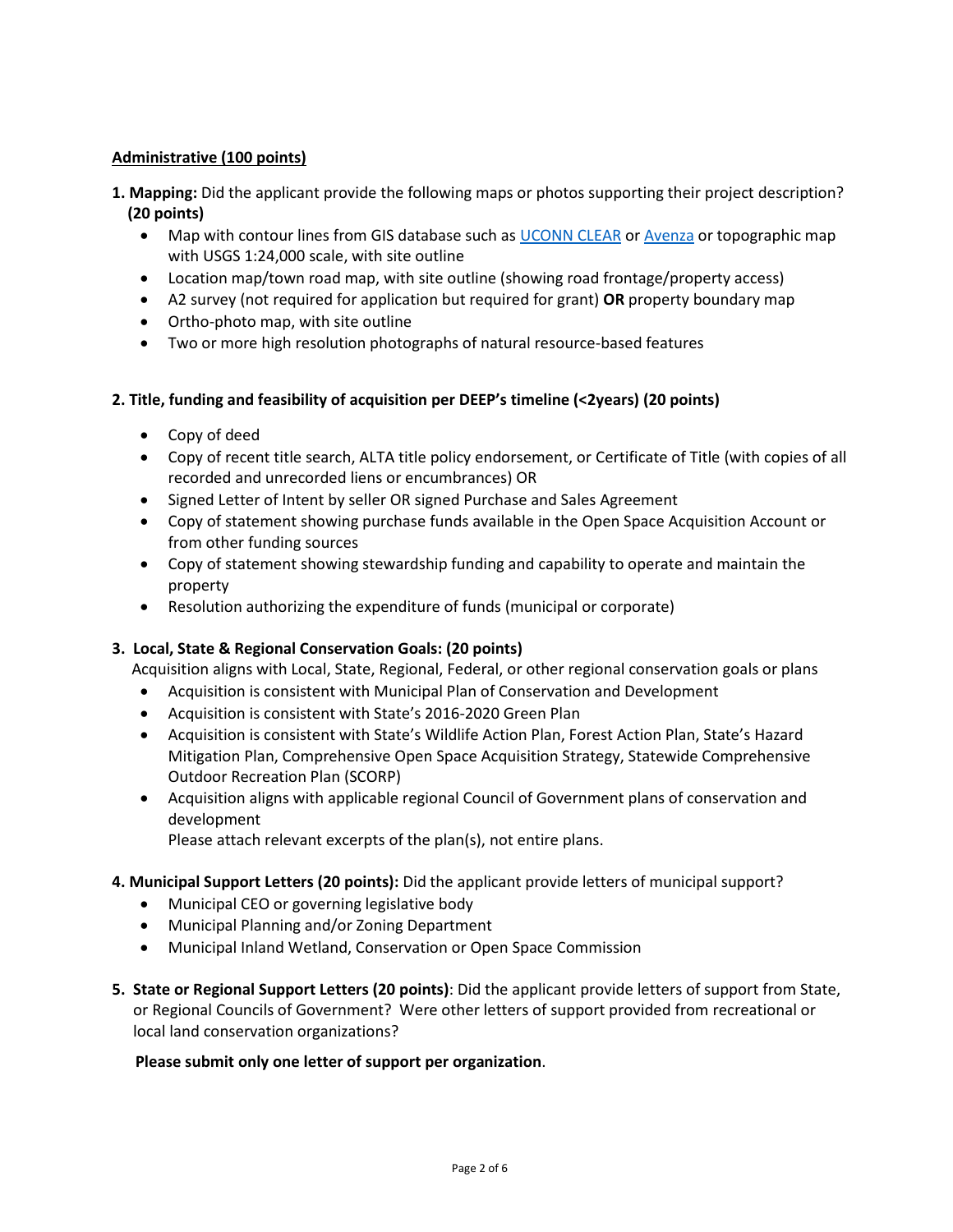**Public Access and Outdoor Recreation (100 points):** Pursuant to CGS section 7-131d(e), the public access requirement is exempt, for water companies requesting funds to purchase drinking water watershed land classified as class I or II land. Water companies that do not allow public access score at the same percentage of points that they received in the rest of their application. For example, if a water company that does not allow public access, receives 80% of available points in the rest of their application, it would receive 80% of the available points in this section. Water companies, that will allow public access at the proposed acquisition, will be scored based on the criteria below.

# **1. How will the proposed property be accessible by the general public? (20 points)**

- Did the applicant provide a map showing how the public will access the proposed acquisition (signage, parking, and trail locations)?
- If the proposed acquisition does not have frontage on a public street, does the applicant own an abutting property, providing feasible street frontage and public access?
- Will the sign location be clearly visible from the roadway and parking area?
- Will the parking area be on-site and off-street?
- **2. Public Outreach (20 Points).** Did the applicant describe how information and maps showing public access and parking will be permanently posted on the applicant's website, municipality website and/or [CT Trail Finder?](https://www.cttrailfinder.com/) Did the applicant describe its public outreach plan for communicating the open space grant award and the public access opportunity, including press, social media, and other community engagement?
- **3. Accessibility for people with disabilities (20 points).** Did the applicant demonstrate how Americans with Disabilities Act (ADA) accessibility will be integrated into the design, physical landscape and structural components of the project? If not, did the applicant explain why accessibility for people with disabilities cannot be incorporated?
- **4. Trail or Greenway Connectivity (20 points).** Does the project provide a linkage or contribute to a developing or existing greenway including an existing trail system of statewide importance such as: CT Blue Blazed Hiking Trail System, a CT Designated Greenway, National or Scenic Trail or waterway? Does the greenway offer opportunities for passive and active recreational uses or non-motorized transportation? Does the property have preserved open space on one, two, three or all sides? Did the applicant provide a map showing the acquisition's location relative to existing open space?
- **5. Public Access Compliance at Previously funded OSWA Acquisitions (20 points).** Did the applicant demonstrate proof that all their previously funded OSWA acquisitions continue to be easily and readily accessible for public access (excluding water company lands eligible to be classified as class I or class II lands)?
	- Links to [\(CT Trail Finder,](https://www.cttrailfinder.com/) municipal website or applicant's website, etc.) showing how the public can access the property.
	- Pictures of each property's funding acknowledgement sign (with DEEP logo)
	- Pictures of each property's parking area, public access trail(s) and ADA components.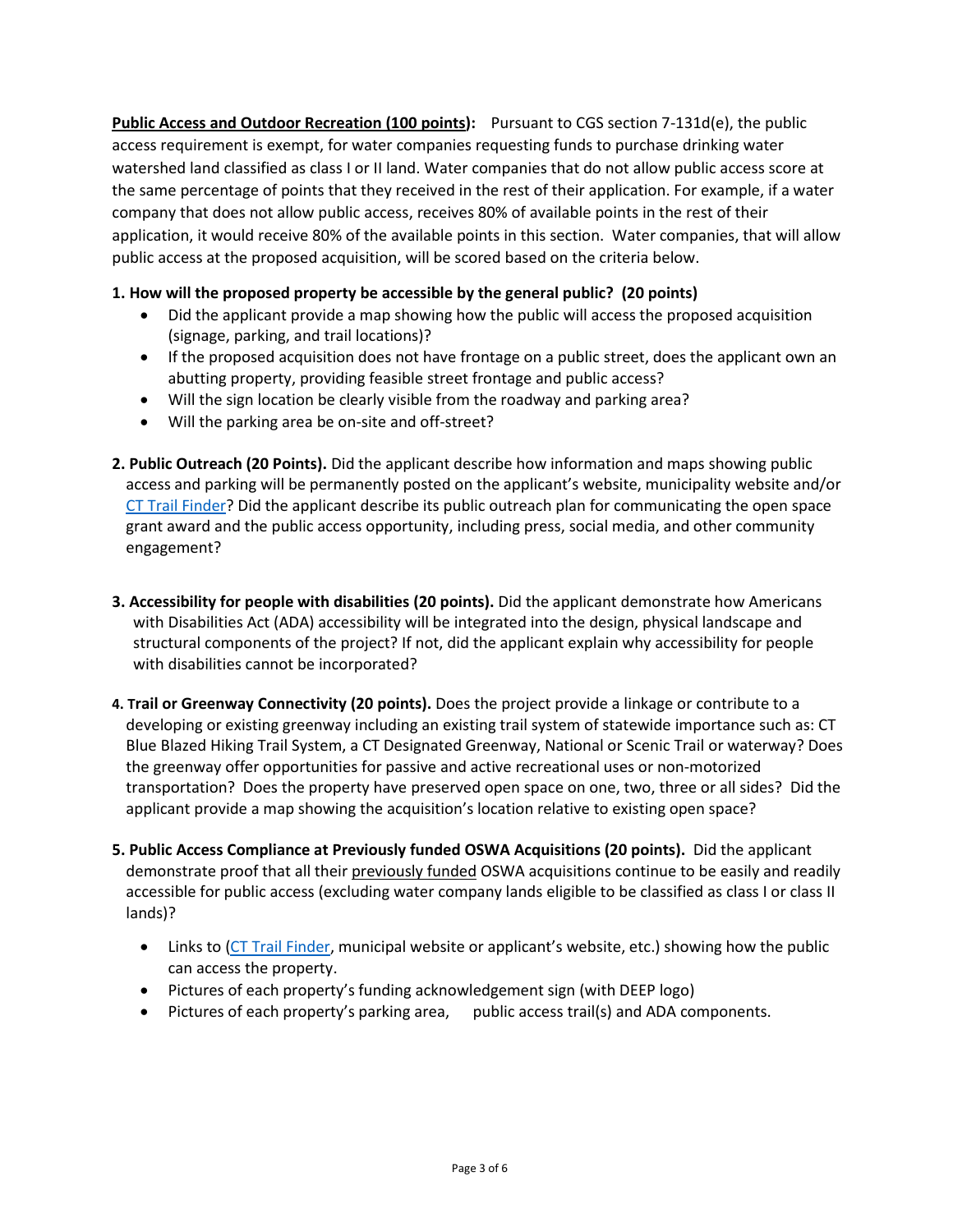# **Environmental Justice and Equity (100 points)**

**1. Did applicant demonstrate how project aligns with the GC3 EJ recommendations (20 points)?**

GC3 Phase1 Report Jan2021.pdf (ct.gov) including, but not limited to, support for urban forestry and community interest in tree planting and maintenance, parks, and/or community gardens in densely populated areas; expansion of urban green spaces that incorporate nature-based solutions; and protects smaller farms in more urban and suburban communities including support for urban agriculture initiative and socially disadvantaged producers, including Black, Indigenous, and people of color (BIPOC), or Working and Natural Lands recommendations?

# **2. Community Impact (20 points):**

- Is the property located in a distressed municipality or target investment community?
- Is the property in an urban area with growth and development pressures or an area with open space deficiencies and underserved populations as a small lot or a larger open space parcel?
- How close/far away are nearby urban areas?
- If the property is not close to an urban area, how will the applicant encourage visitation from cities/urban centers?
- Is the property in an area where significant growth/development has occurred or is planned?
- Does the proposal create a pocket or community park suitable for a community garden or urban forest?
- Is the project located in an area with significant need for open space?
- **3. Public Transportation (20 points).** Is the property accessible via public transportation? If so, what public transportation system? How far away is the nearest public transportation stop/station?
- **4. Population Density (20 points).** Does the applicant identify the number of people impacted in the local community by the purchase, including the major service area(s), neighborhood(s), city(s), region(s) that would be affected? What is the population in the municipality and the population density per square mile?

#### **5. Multi-Family or Affordable Housing (20 points)**

- $\triangleright$  Is the property listed within an exempt municipality designated by the Commissioner of Housing that has at least 10% affordable housing?
- $\triangleright$  Has the property ever been considered for multi-family or affordable housing development? Did the applicant provide details and/or include letter(s) of support from local land preservation, environmental justice and/or equity organizations, in support of the acquisition as open space?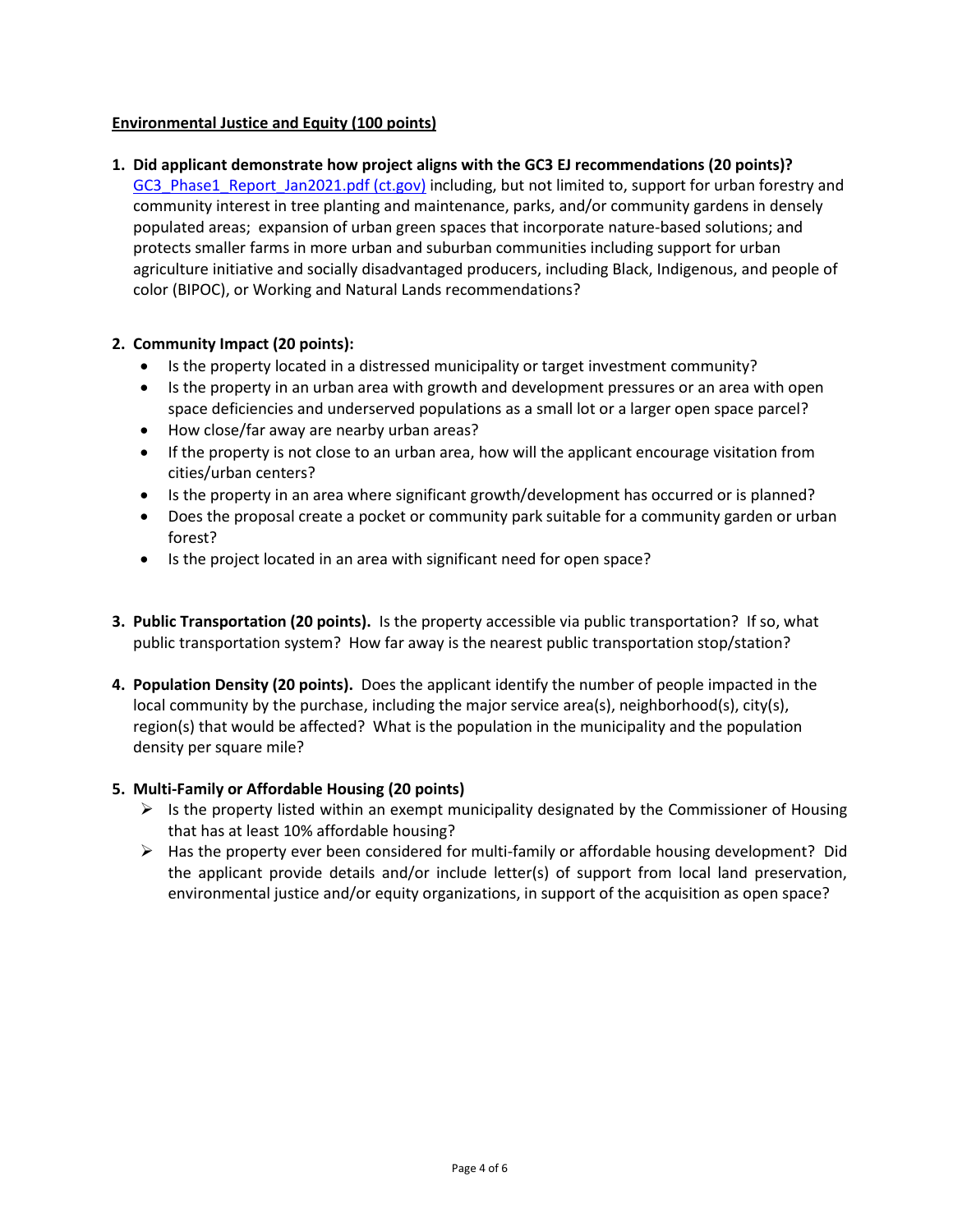# **Climate Change and Natural Resources (100 points)**

**Did the applicant demonstrate how the project supports GC3 Working and Natural Lands recommendations Near Term Actions, January 2021 Report?** https://portal.ct.gov/- /media/DEEP/climatechange/GC3/GC3\_Phase1\_Report\_Jan2021.pdf

#### **Forests (20 points)**

- It contains productive forest soils, has the potential for productive timber growth and demonstrates the capability to sequester and store carbon by applying adaptive and mitigating forest practices, including supporting action to increase statewide forest cover from 59% to over 60% by 2040;
- It contains diverse forest types, unique habitats, or cultural resources;
- It has or will have a Forest Stewardship Plan developed for the property that identifies landowner goals and objectives and includes various aspects of forest resource stewardship;
- It is a suitable size to support active forest management and is adjacent to protected forest land or core forest area;
- It supports statewide, regional, and local actions that align to maintain un-fragmented forests within and across boundaries with an emphasis on connections to waterways and wetlands, core forests, and wildlife habitat linkages (GC3 Phase I Report recommendation 27 b);
- Does the applicant indicate that the property is within, or contributes to a core forest, and that it aligns with the definition of core forest utilized in the application?

#### **Wetlands (20 points)**

- It is adjacent to freshwater and tidal wetlands;
- It includes riparian lands adjacent to cold water streams, beaches and dunes and areas of tidal marsh migration;
- It conserves identified ecosystem services vulnerable to climate change such as preserving inland advancement zones to help create future protective storm buffers for coastal communities while preserving ecologically important habitat and Long Island Sound (GC3 Phase I Report recommendation 32a & 32b);
- It supports nature-based adaptation strategies that will reduce flooding including natural habitat/wildlife conservation and/or incorporation into state or local Natural Hazard Mitigation Plans (NHMP) (GC3 Phase I Report Recommendation 33a & 33c);
- It supports conservation of wildlife in area that is already highly developed; and
- It contains a diversity of habitat types or special wildlife feature including, but not limited to, an area where threatened and endangered species occur or is an area identified as a Nature's Network Core or Connector ([http://www.naturesnetwork.org/.](http://www.naturesnetwork.org/)

#### **Rivers & Fisheries (20 points)**

- It protects lands that preserve high-quality natural waters, and drinking water resources;
- It protects the future ecosystem services value of inland waters under a changing climate including prioritizing resilient river networks that will likely maintain diversity and functional integrity (GC3 Phase I Report Recommendation 35);
- It protects fish and wildlife through land conservation around cold water streams and resilient river systems (GC3 Phase I Report Recommendation 39);